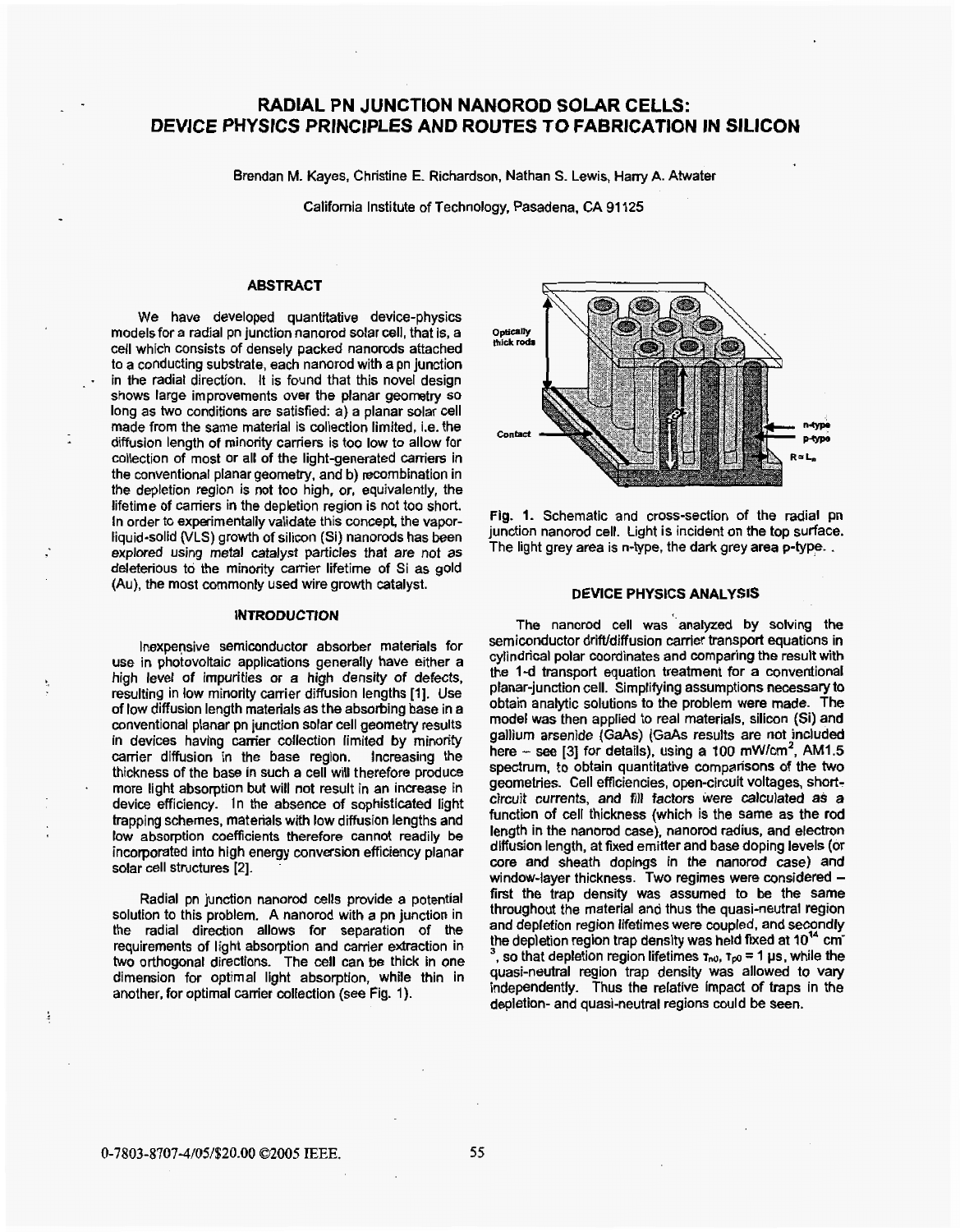The model for the radial pn junction nanorod solar cell was constructed by extending the analysis of the planar cell geometry **[4j** to a cylindrical geometry. The pn junction in the nanorod was assumed to be abrupt, and the depletion approximation was assumed to be valid. The emitter layer (i.e. the exterior "shell" **of** the nanorod) was n-type, while the base (i.e. the interior 'core" of the nanorod) was p-type. Light was normally incident on the top face of the nanorod. Recombination was assumed to purely be due to Shockley-Read-Hall recombination from a single trap level **.at** mid-gap **[ti];** other recombination processes such as Auger recombination were neglected. Surface recombination effects were, however, included.

To simplify the analysis and to allow for analytic solutions, carrier transport was taken to be purely radial. Hence, each cross-sectional "slice" of the rod was treated separately, and the resulting flux was integrated over the fength of the rod. This approximation **is** valid when the carrier motion in the z-direction is much less than the carrier motion in the r-direction, which is the case when the carrier concentration gradient andlor the electric field in the r-direction is much greater than in the z-direction. This condition is appropriate for materials that are collection-limited, because the length scale associated with carrier transport will be much shorter than that associated with light absorption.

No correction was made for **'iess** than 100% packing density. **In** practice light will not be incident truly normal to the rods, **but** rather at some angle. At small angles from normal incidence, light that is incident on the top of a rod will remain within the rod due to total internal reflection, while light that is not incident on the top of a rod is likely to pass through many rods while traversing the cell, due to the high aspect ratio of the rods. The precjse details await further study.

Detailed results of this modeling are presented elsewhere **[3].** herein is a summary of the most important findings. It was found that this novel design shows large improvements over the planar geometry so long as two conditions are satisfied: a) a planar solar 'cell made from the same material is collection limited, i.e. the diffusion length of minority carriers is too low to allow for collection of most or all of the light-generated carriers in the conventional planar geometry, and b) recombination **in** the depletion region is not too high, or, equivalently, the lifetime of carriers in the depletion region is not too short. For Si, this means that the lifetime of carriers in **the**  depletion region lifetimes must be greater than  $\sim$ 10 ns, or, equivalently, that the trap density in the depletion region must be less than  $\sim 10^{16}$  cm<sup>-3</sup>. If condition (a) is satisfied but not (b). then the radial cell outperforms the planar cell only slightly.

-

.

The short-circuit current density in the Si nanorod cell is essentially independent of the **trap** density in stark contrast to the ptanar cell, indicating that the radial pn junction design overcomes the problems of carrier collection that are present in the conventional planar geometry.



Fig. 2. Efficiency vs. cell thickness L and minority electron diffusion length Ln, for (a) a conventional planar pn junction Si cell, and **(b)** a radial pn junction hanorod Si cell. In both cases the top surface shown in the plot has **the**  depletion region trap density fixed at  $10^{14}$  cm<sup>-3</sup>, so that depletion region lifetimes  $\tau_{n0}$ ,  $\tau_{p0} = 1$  **ps**, while the bottom surface has depletion region trap density equal to the trap density in the quasi-neutral region, at each value of L<sub>n</sub>. In the radial **pn** junction nanorod case, the cell radius R is set equal to **Ln,** a condition that was found to be near-optimal.

-

.

The degree to which the open-circuit voltage varied with the trap density depended most strongly on the trap density in the depletion region, for both the radial pn junction case and for the planar case. A low trap density in the depletion region produced a relatively high opencircuit voltage even if the quasi-neutral region trap density<br>was relatively high. A high trap density (> ~ 10<sup>16</sup> cm<sup>-3</sup>) in the depletion region inevitably led to a low open-circuit voltage.

Taken together, this means that the efficiency of a radial pn junction nanorod solar cell can remain high despite a high quasi-neutral region trap density. provided that the depletion region trap density is not too high (Fig. **2).** In Si with very low diffusion lengths **(L,=lOO** nm),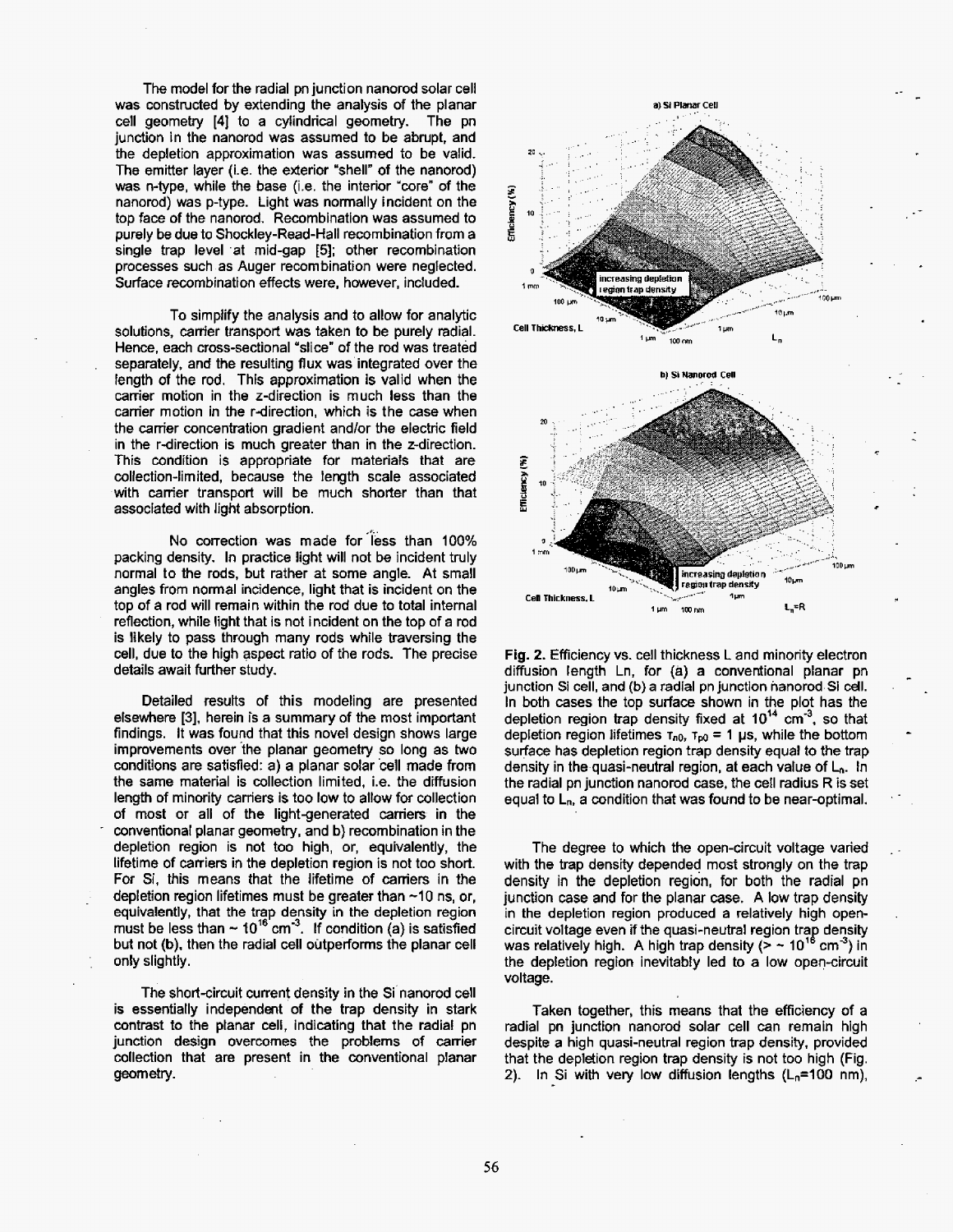extremely large efficiency. gains (from 1.5% to **12%)** are possible by exploiting the radial pn junction nanorod geometry, provided that the trap density in the depletion region is held fixed at a relatively low level  $(< -5 \times 10^{15}$ <br>cm<sup>3</sup>). Even at higher depletion region tran densities (2.5 x **cmm3).** Even at higher depletion region trap densities (2.5 x 10<sup>16</sup> cm<sup>-3</sup>), in Si with L<sub>n</sub>=1 µm efficiency gains from 4.2% to 13% are predicted. These increases are attributed to the greatly enhanced carrier collection that is possible in the radial pn junction nanorod cell, and is computational verification of the principle of exploiting geometry to extract carriers from optically thick, low diffusion-length solar cell materials.

An optimally designed radial pn junction nanorod cell should be doped as highly as possible in both n- and **p**type regions, have a narrow emitter width, and have a radius approximately equal to the diffusion length of electrons in the p-type "core" (in qualitative agreement with [6]). If light trapping techniques are not employed the nanorod length should be approximately equal to the 'optical thickness" of the material, defined as the thickness of material required to absorb 90% of the power due to above-bandgap photons, which is 125 um for Si.

This large value for optical thickness is one reason that Si is a good candidate material for the nanorod cell. Si's large optical thickness implies that Si used in a conventional planar pn junction cell must have a large minority-carrier diffusion length in the base region.

#### **EXPERIMENTAL**

In order to realize a radial pn junction nanorod solar cell experimentally. **routes to** the fabrication of denselypacked. well-oriented arrays of nanorods, with diameters in the range 100nm  $-$  1  $\mu$ m, and lengths  $\sim$  100  $\mu$ m (potentially less with light trapping). are of interest. Of particular interest is the Vapor-Liquid-Solid **(VLS)** method to fabricate **Si** nanorods on a **4** 11> Si substrate **17 [8].** <sup>A</sup> thermal Chemical Vapor Deposition (CVD) system was used, with silane (SiH<sub>4</sub>) as the vapor-phase reactant, and, in some experiments, hydrogen **(H2)** as a carrier gas. Metal seed particles were created either lithographically using a lift-off process, or by simple evaporation of a thin (5nm) layer of metal that dewetted from the substrate during deposition to form **an** array of nanoparticles.

In choosing a catalyst particle to seed nanorod growth, one has to take many factors into account. particularly if one is concerned with making devices. Previously, gold (Au) has been used to seed the growth **[Q].** However, Au is known to form a deeplevel trap state within the band-gap *of* Si [IO]. Although **Au** has a relatively low solubility in the growing nanorod (segregation coefficient 2.5 x **[4]),** this nonetheless implies that Au concentrations of ~10<sup>1</sup>° cm<sup>-ა</sup> will be present in nanorods (segregation coefficient 2.5 x 10<sup>-5</sup> x solubility of Au in Si at eutectic point **0.814 [ll]** x **5.0** x 10<sup>22</sup> Si atoms cm<sup>-3</sup> [10]). This can create a high enough **trap** density to seriously degrade the electronic performance of Si, leading to sub-nanosecond lifetimes [10].

We have explored alternative catalysts that do not have such adverse effects **on** the minority carrier lifetime of Si. In searching **for** a catafyst one must take the following issues into account:

- **4 Rod** growth must be thermodynamically favorable 1121
- **b**  The catalyst should not form a deep-level trap state within the band-gap of Si
- *0*  Si should be highty soluble in the liquid catalyst
- *0*  The catalyst should have low solubility in solid Si
- **b**  The catalyst-Si eutectic temperature should be matched to the vapor precursor decomposition kinetics
- *0*  The catalyst should not form an oxide, which would impede VLS nanorod growth
- The catalyst should have a **low** vapor pressure at the eutectic temperature, so that catalyst is not lost to the vapor phase
- The catalyst-Si binary phase diagram should not include solid intermediate phases, which could interfere with **VLS** growth of Si nanorods
- *0*  The catalyst should be inert to the chemical reaction products

Taking these considerations into account. aluminum *(A),* indium (In), and gallium (Ga) have been explored as catalysts for the VLS process. These elements have the advantage over Au of not forming deeplevel traps within the band-gap of Si. The major disadvantage of these catalysts is their relatively higher solubifity in solid Si (segregation coefficients for AI, In and Ga are 0.002, 0.0004, and 0.008, respectively **[4]).** However, since a ptype Si nanorod is ultimately desired this **may** not be a significant problem, since these impurities **all** form relatively shallow acceptor states near the valence band in Si [IO].

Representative images of our fabrication results from In catalysts are shown in Fig. **3.** The rod density as well as the range of rod diameters  $(-100$ nm to >1 µm) are in the size range desired for nanorod solar cell applications - positive signs for the use of In as a catalyst.

To date *Al* catalysts have yielded thin shells at the edges of the seed particles rather than nanorods. Also, the growth is much slower than typically seen in the VLS process. This is attributed to the aluminum oxide that forms very rapidly on the *AI* surface and acts as a barrier to **VLS** growth [ **131.** 

In order to fabricate the device pictured schematically in Fig. **1,** control of nanorod density and orientation must be much better than has been achieved to date. If precise control of nanorod position via a template-less **growth**  mechanism proves challenging, it may be possible to use porous alumina to template VLS growth of a nanorod array **[I41 I15J.** To **do** this, a porous alumina layer of thedesired thickness could first be grown on top of silicon, then **seed**  particles deposited within the pores, and then Si nanorods grown in the pores by the VLS process. Having fabricated a well-oriented, dense array of p-type nanorods. radial pn